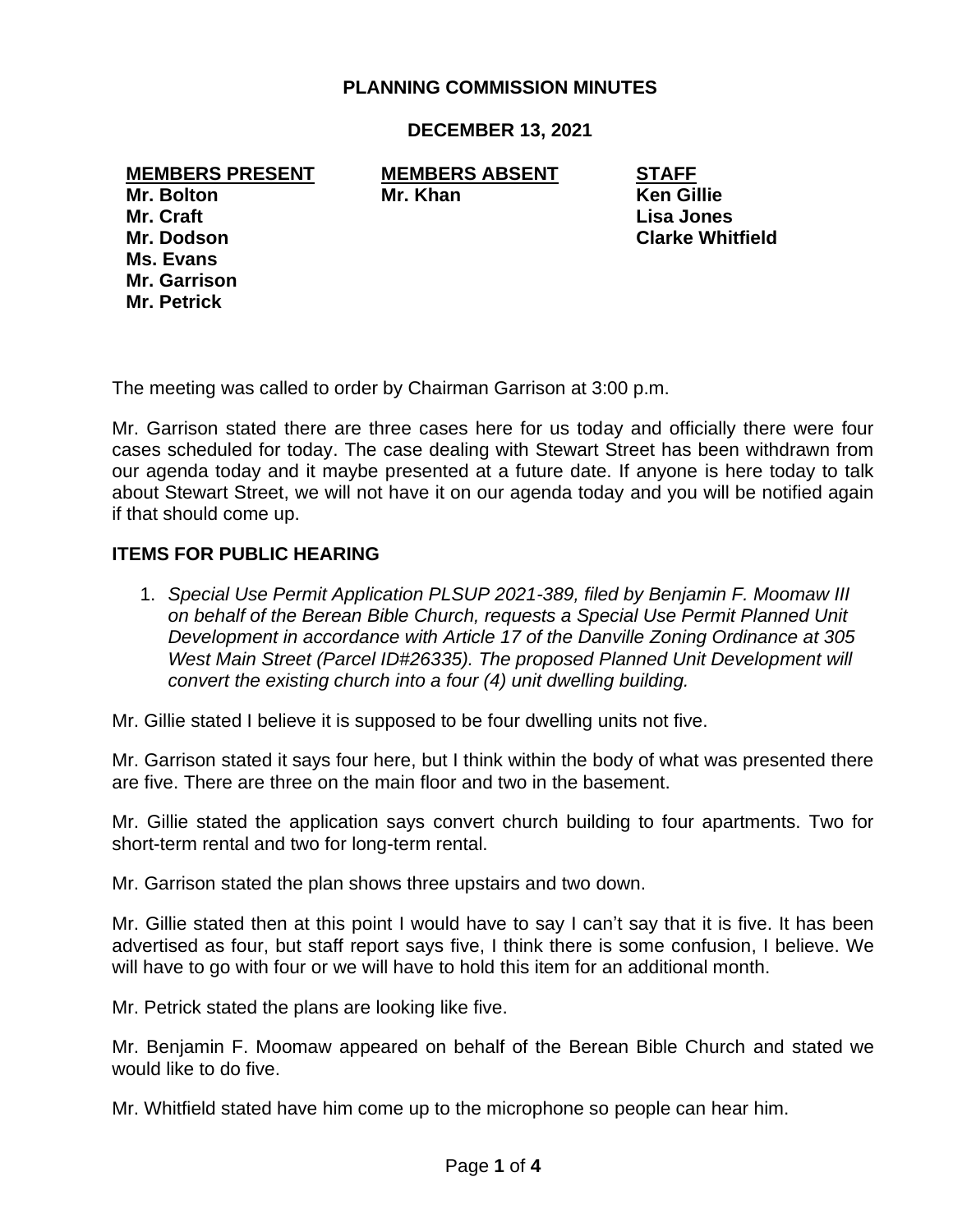Mr. Garrison stated I haven't opened the Public Hearing yet. I am just trying to determine whether it is four or five. He is saying five and the plan say five and it was advertised as four so Mr. Attorney what do we do?

Mr. Whitfield stated since it has been advertised as four and it is a more intense use of it, I think you will either have to deny it or hold it over for a month and readvertise it as five.

Mr. Garrison stated should we ask him whether he wants to hold it over?

Mr. Whitfield stated I think that is fine and I don't have a problem with that.

Mr. Moomaw stated I would like to ask to hold it over until next month.

Mr. Whitfield stated you will have to come up to the microphone.

Mr. Garrison stated you can come up to the microphone. Now we haven't opened the Public Hearing but since there is a discrepancy on the plans and what was advertised, legally it would be four because that is what was advertised and then when this came out, I noticed that it had five and you are intending for it to be five?

Mr. Moomaw III, stated I am intending for it to be five. After I had put my application in and working with Solex Architecture, we determined that five would be a better number. I am willing to wait a month and refile what I need to.

# **Mr. Bolton made a motion to postpone to a indefinite time for Rezoning Application PLSUP2021-389. Mr. Craft seconded the motion. The motion was approved by an 6-0 vote.**

Mr. Garrison stated this item has been withdrawn from this meeting and is being held over for an indefinite time until such time.

Mr. Whitfield stated for clarification it could be next month. It's just so there's is no issue regarding timelines or nobody's crunch time wise.

Mr. Garrison stated there will not be any discussion on this item today. We will not have any public discussion for item 1 today.

Mr. Craft stated will the homeowners get the adequate notification for the surrounding residences to whether they approve or opposed this item?

Mr. Gillie stated we will send out a new letter notifying them of the correction and making sure that the add for the newspaper suggests five units as opposed to four units. That will be plenty of time for us.

*2. Rezoning Application PLRZ2021-399, filed by Iulian and Corrie Bobe, requests to rezone 125 Jefferson Avenue (Parcel ID# 23123) from N-C Neighborhood Commercial to M-R, Multifamily Residential District. The applicant will renovate and restore the building to its previous triplex dwelling configuration.*

Mr. Garrison opened the Public Hearing.

Mr. Iulian Bobe appeared on behalf of this application, and stated, we purchased the property at 125 Jefferson Avenue and the property at 131 on the corner as you may see there. The property at 125 Jefferson to my knowledge used to be a residential three triplex.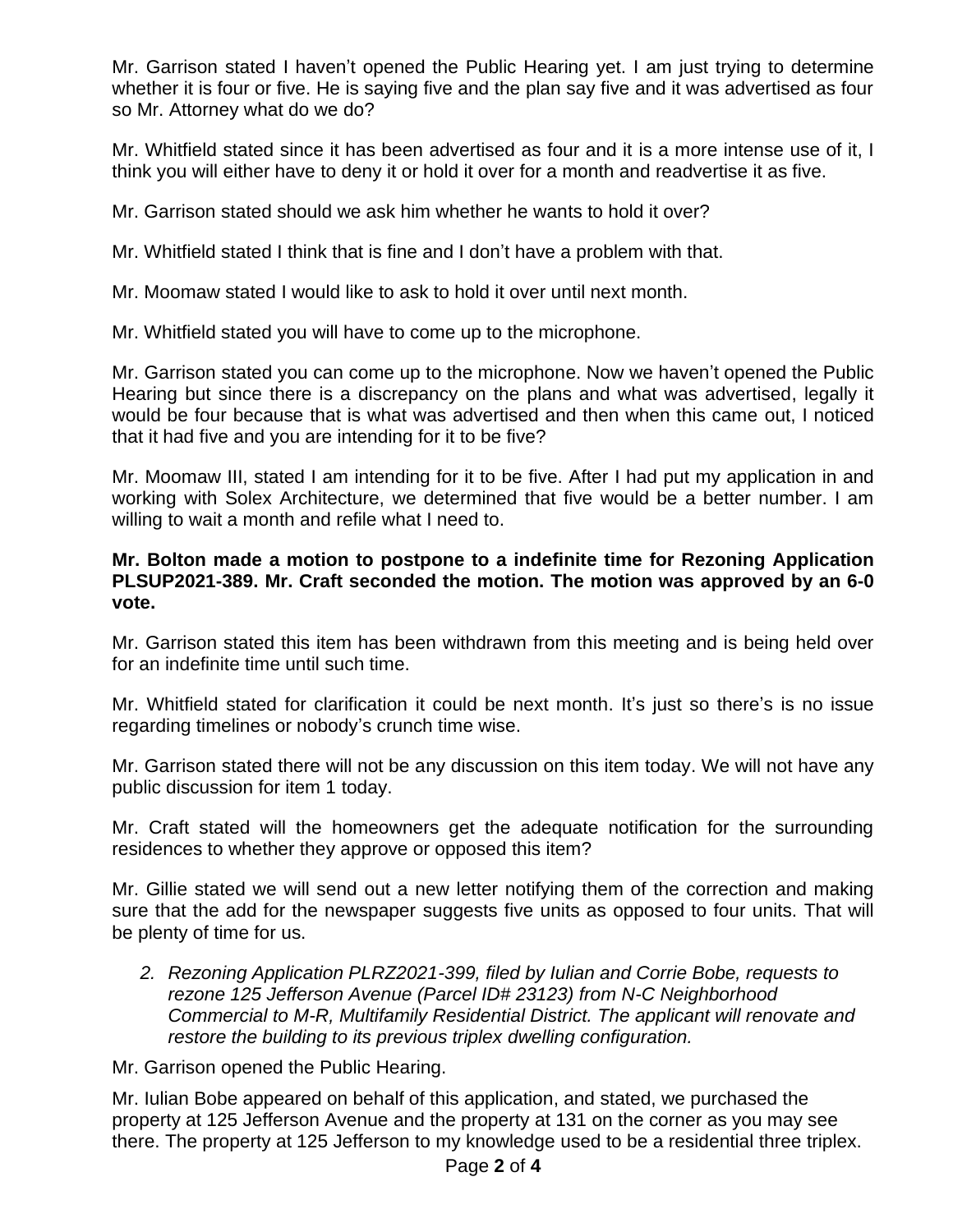Then it was purchased by an entity called Troika LLC, which was operated by the Episcopal Church. They applied for a zoning commercial in order to operate the Episcopal School. The school closed and we purchased the property. So, we are requesting to revert the zoning back to residential. I believe the main reason they had requested the zoning to be commercial is because they wanted to operate the school.

Ms. Evans stated where do you anticipate the residents of these three apartments parking?

Mr. Bobe stated we have a combination of on street and behind 131 we have a couple of parking spots.

Mr. Bolton stated is that an alleyway that comes in from the corner back of those properties? It shows as an open something. Is that a road?

Mr. Bobe stated no.

Mr. Bolton stated a close road?

Mr. Bobe stated we have combined between the two properties and we have about a quarter of an acre. It' not an alleyway.

Mr. Bolton stated I just wanted to be sure that little access from the side from Patton Street was something that you could use for parking and it is not a proposed street or an alleyway. Does anybody know?

Mr. Gillie stated according to our maps it is an alley.

Mr. Bolton stated could he use it for parking?

Mr. Gillie stated it's not wide enough to be used for parking. I mean, it's just an access to allow access to the rear of the property. It was probably an old coal delivery shoot or something else back there but no, it's not wide enough itself to be used for parking.

Mr. Bolton stated are you saying there is parking behind there?

Mr. Bobe stated yeah, it can fit a couple of cars there.

Mr. Bolton stated two cars?

Mr. Bobe stated probably four.

Mr. Bolton stated parking along that street is not by permit, it's just public parking. So, it's plenty there on the street, I think.

Mr. Garrison closed the Public Hearing.

## **Mr. Bolton made a motion to recommend approval of Rezoning Application PLRZ 2021-399 as submitted. Mr. Dodson seconded the motion. The motion was approved by a 6-0 vote.**

*3. Special Use Permit Application PLSUP 2021-422, filed by Keith Walden on behalf of CWC Holdings LLC, requests a Special Use Permit for a Planned Unit Development in accordance with Article 17 of the Danville Zoning Ordinance including Parcel ID#s 20596, 20597, 25672, 22841, 24958, 25085, 25226, 22099, 25069, 25070, 25074, 20420, 20421, 20422, 25542, 25073, 23886, 22924, 24974, 21173, 20425, 24984, 25098, 22104, 22103, 22513, 24649, 24358, 21117, 24359, 25088, 20424, 25087, 20418, 25086, 25089, 25090. The proposed Planned Unit Development will include multiple-family dwellings and an apartment building.*

Item 3 was withdrawn from the agenda until a later date.